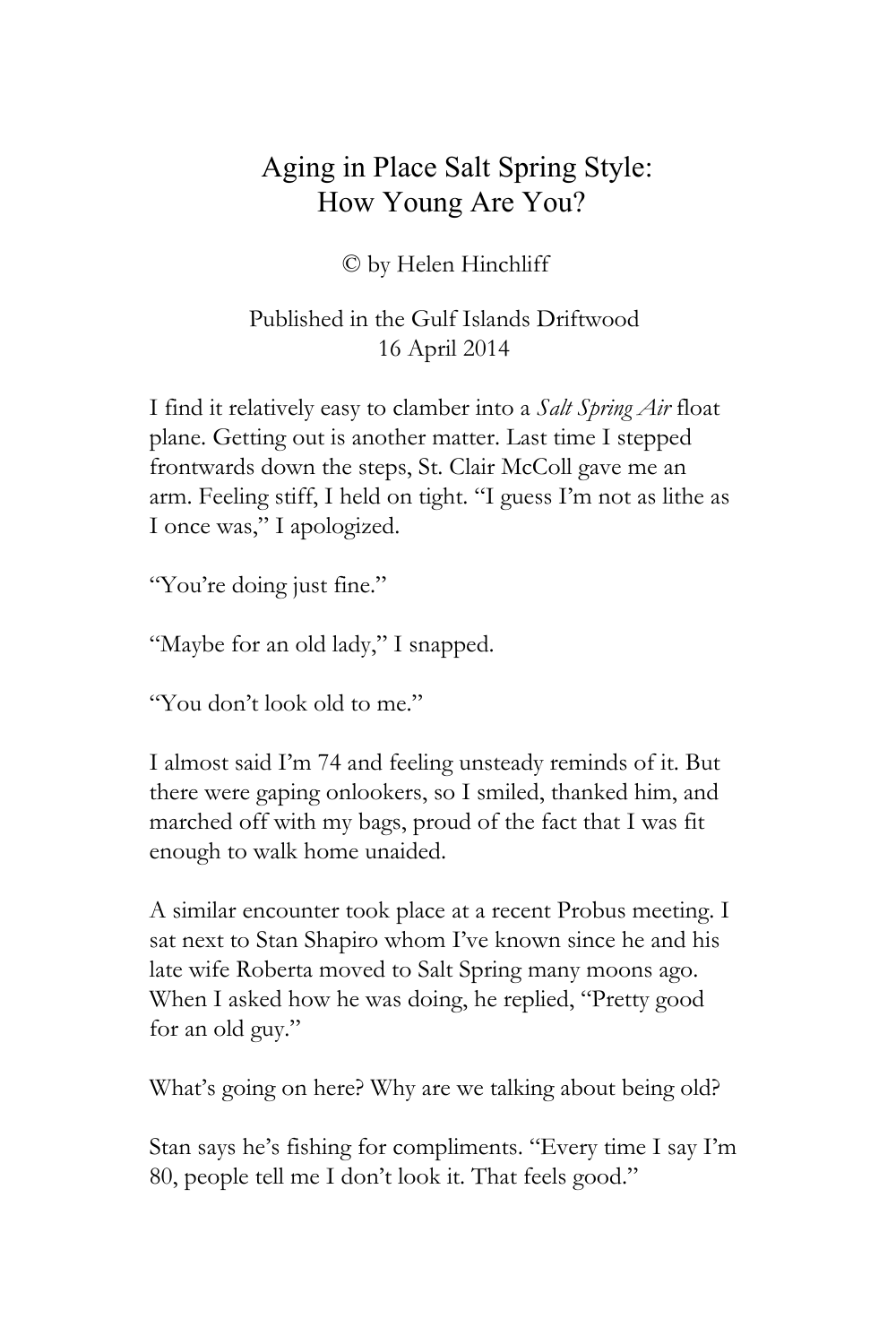Guess what! Every time I say I'm 74, people say I don't look it and that makes me feel good too.

We next wondered whether we should acknowledge that lots of people look younger than we expect. Maybe we should stop basking in our seeming youth and just realize we're in the midst of outmoded stereotypes of how older people look and act.

I asked him whether by mentioning our "oldness" we might be talking ourselves into becoming ancient before our time. Stan says, "No, being aware of our age can keep us youthful longer. Take posture, for example. I consciously try to stand up straight and I exercise with that end in mind."

That's a good idea and so is walking whenever we can instead of driving. Back in 1975, my mother moved to a neighbourhood where she could walk almost everywhere she needed to go. She could, but she didn't. When I suggested she walk the three blocks to her grocery store, her reply was scathing: "In California, we don't walk, we drive!" Her proof? None of the streets in her neighbourhood had sidewalks.

That was almost 40 years ago and I wonder if her words are coming back to haunt her. At age 93, she is in assisted living. They offer a variety of activities, but she spends most of her time sitting in her room. It's both sad and ironic because she used to pride herself on her relative youth. My grandmother lived to be 99 and my great-grandmother lived to be 93. They, too, spent the last 15 or 20 years of their lives sitting alone in their rooms. It looks like I might also be long-lived, but I want to remain active with my friends and neighbours.